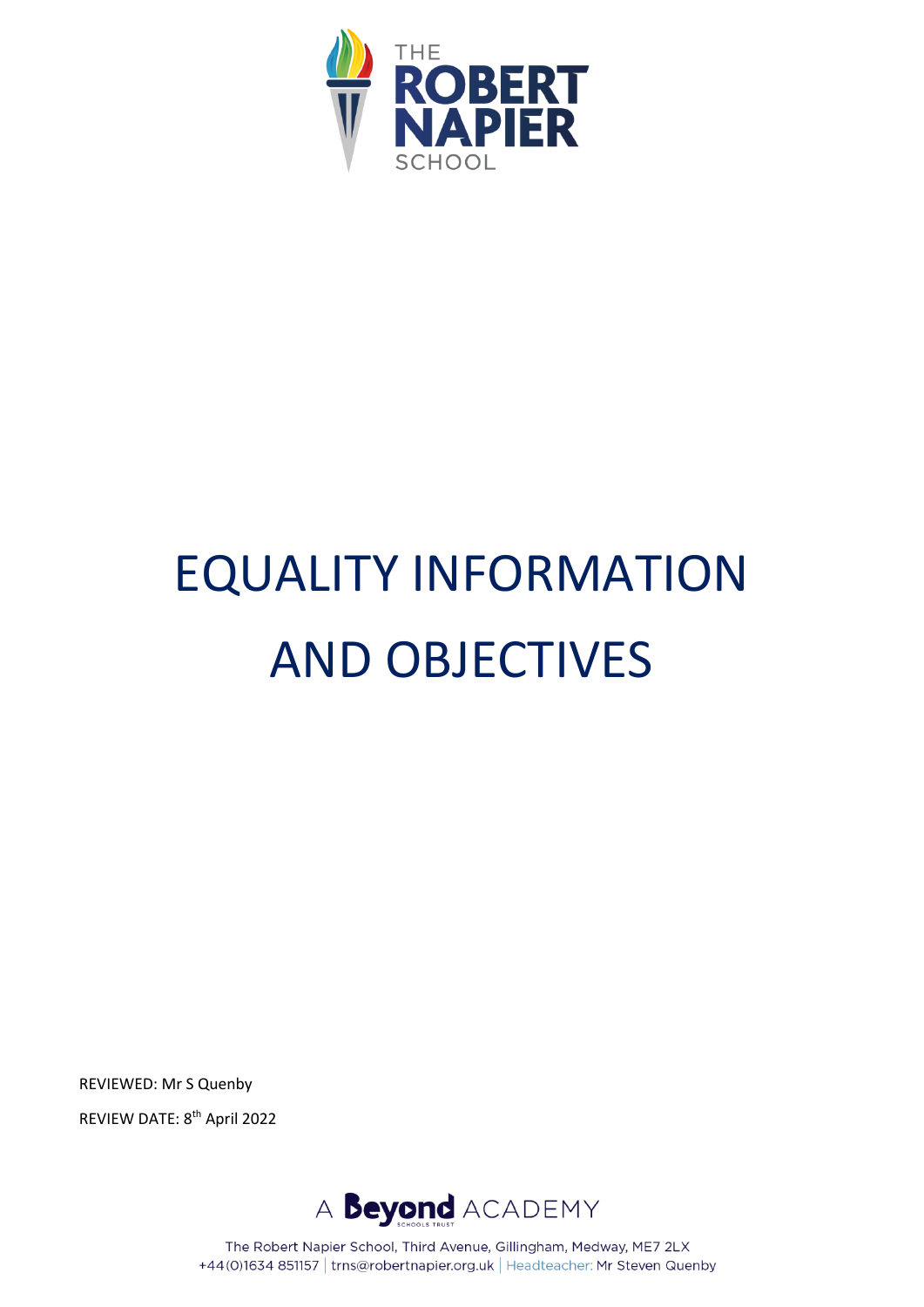

#### **Aims**

Our school aims to meet its obligations under the public sector equality duty by having due regard to the need to:

Eliminate discrimination and other conduct that is prohibited by the Equality Act 2010

Advance equality of opportunity between people who share a protected characteristic and people who do not share it

Foster good relations across all characteristics – between people who share a protected characteristic and people who do not share it

## **Legislation and Guidance**

This document meets the requirements under the following legislation:

The Equality Act 2010, which introduced the public sector equality duty and protects people from discrimination

The Equality Act 2010 (Specific Duties) Regulations 2011, which require schools to publish information to demonstrate how they are complying with the public sector equality duty and to publish equality objectives

This document is also based on Department for Education (DfE) guidance: The Equality Act 2010 and schools.

This document also complies with our funding agreement and articles of association.

#### **Roles and Responsibilities**

*The Governing Board will:*

Ensure that the equality information and objectives as set out in this statement are published and communicated throughout the school, including to staff, pupils and parents, and that they are reviewed and updated at least once every four years

Delegate responsibility for monitoring the achievement of the objectives on a daily basis to the Headteacher

## *The Equality Link Governor is to be confirmed. They will:*

Meet with the designated member of staff for equality every 6 months, and other relevant staff members, to discuss any issues and how these are being addressed

- Ensure they're familiar with all relevant legislation and the contents of this document
- Attend appropriate equality and diversity training
- Report back to the full governing board regarding any issues

#### *The Headteacher will:*

Promote knowledge and understanding of the equality objectives amongst staff and pupils

Monitor success in achieving the objectives and report back to governors

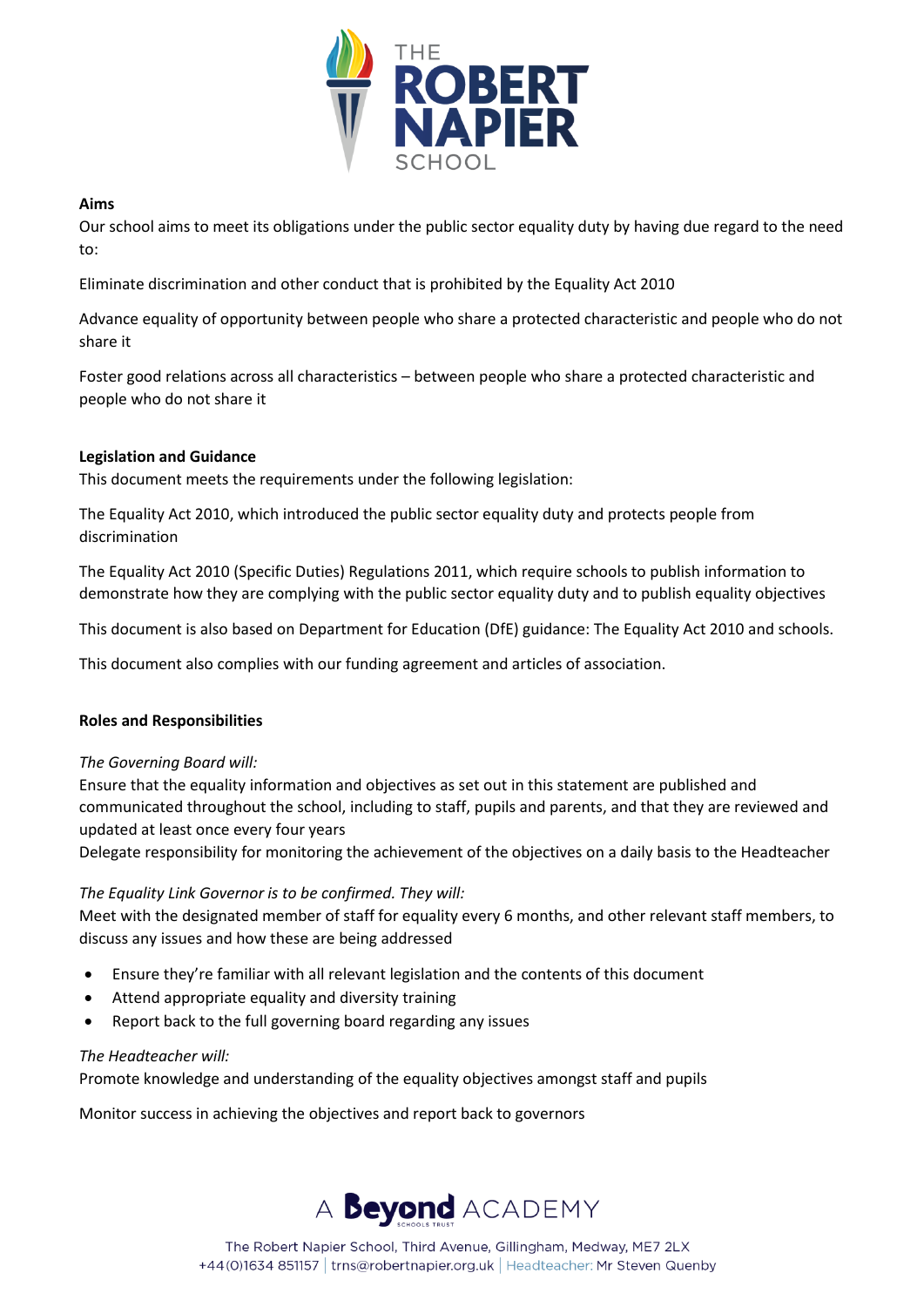

*The HR Manager will:*

- Support the Headteacher in promoting knowledge and understanding of the equality objectives amongst staff and pupils
- Meet with the equality link governor every 6 months to raise and discuss any issues
- Support the Headteacher in identifying any staff training needs, and deliver training as necessary

All school staff are expected to have regard to this document and to work to achieve the objectives as set out in the Equality Objective section of this document.

## **Eliminating Discrimination**

The school is aware of its obligations under the Equality Act 2010 and complies with non-discrimination provisions.

Where relevant, our policies include reference to the importance of avoiding discrimination and other prohibited conduct.

The school has a designated member of staff for monitoring equality issues, and an equality link governor. They regularly liaise regarding any issues and make senior leaders and governors aware of these as appropriate.

## **Advancing Equality of Opportunity**

As set out in the DfE guidance on the Equality Act, the school aims to advance equality of opportunity by:

- Removing or minimising disadvantages suffered by people which are connected to a particular characteristic they have
- Taking steps to meet the particular needs of people who have a particular characteristic
- Encouraging people who have a particular characteristic to participate fully in all activities

In fulfilling this aspect of the duty, the school will:

- Publish attainment data each academic year showing how pupils with the following characteristics are performing: gender, PP, SEN, EAL, G&T
- Analyse the above data to determine strengths and areas for improvement, implement actions in response and publish this information

#### **Fostering Good Relations**

The school aims to foster good relations between those who share a protected characteristic and those who do not share it by:

• Promoting tolerance, friendship and understanding of a range of religions and cultures through different aspects of our curriculum. This includes teaching in RE, citizenship and personal, social, health and

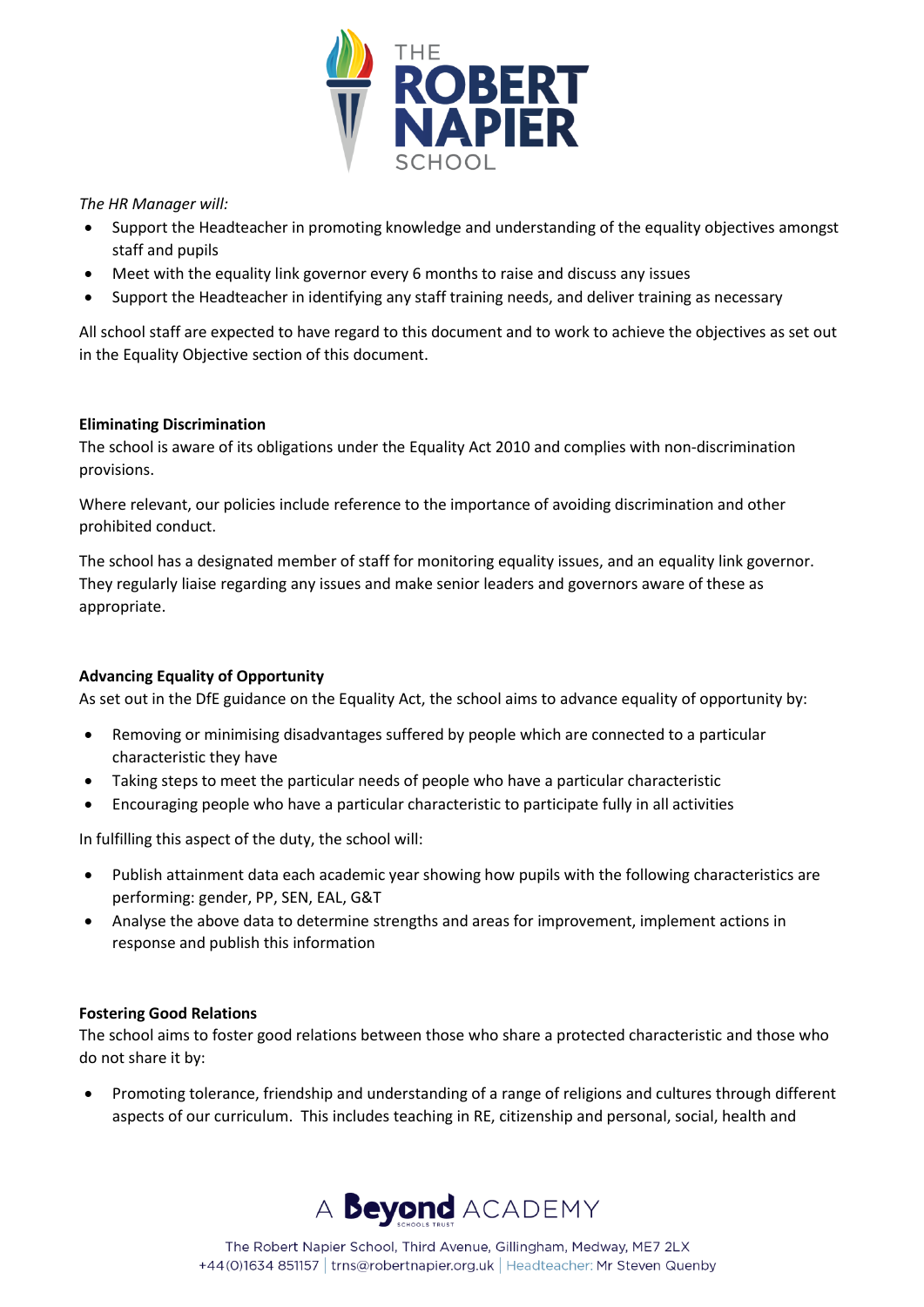

economic (PSHE) education, but also activities in other curriculum areas. For example, as part of teaching and learning in English/reading, pupils will be introduced to literature from a range of cultures

- Holding assemblies dealing with relevant issues
- Working with our local community
- We have developed links with people and groups who have specialist knowledge about particular characteristics, which helps inform and develop our approach.

## **Equality Considerations in Decision-Making**

The school ensures it has due regard to equality considerations whenever significant decisions are made.

The school always considers the impact of significant decisions on particular groups. For example, when a school trip or activity is being planned, the school considers whether the trip:

- Cuts across any religious holidays
- Is accessible to pupils with disabilities
- Has equivalent facilities for boys and girls

The school keeps a written record (known as an Equality Impact Assessment) to show we have actively considered our equality duties and asked ourselves relevant questions. This is recorded at the same time as the risk assessment when planning school trips and activities. The record is completed by the member of staff organising the activity and is stored electronically with the completed risk assessment.

#### **Equality Objectives**

#### *Objective 1:*

Undertake an analysis of recruitment data and trends with regard to race, gender and disability by July 2019, and report on this to the welfare committee at the next available meeting.

We have adopted this objective to track the diverse groups who are applying for roles within the school and to ensure that we maintain a fair recruitment and selection process.

To achieve this objective we plan to request applicants complete equal opportunity monitoring forms and to record this data anonymously and keep it centrally.

#### *Objective 2*:

Have in place a reasonable adjustment agreement for all staff with disabilities by July 2019, to meet their needs better and ensure that any disadvantages they experience are addressed.

We have chosen this objective to ensure no staff are disadvantaged in any aspect of their role as a consequence of any disability.

To achieve this objective we plan to understand any needs staff have and draw up a support plan in consultation with the Trust HR function.